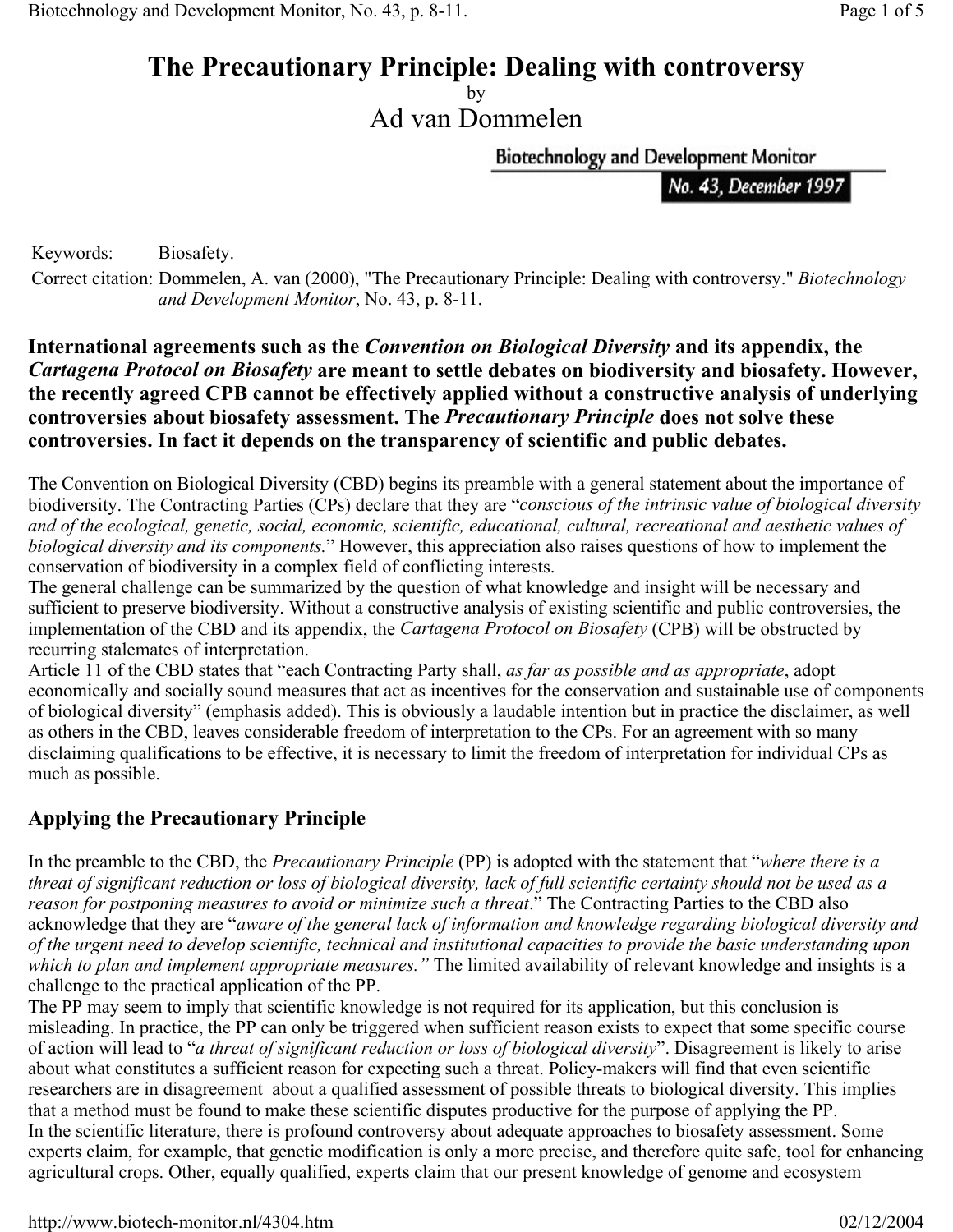Biotechnology and Development Monitor, No. 43, p. 8-11. Page 2 of 5

dynamics is too limited to even characterize the notion of 'precision' in this context.

Against this background of scientific controversy, we cannot expect the CPs to reach agreement without first creating clarity about the research questions that are assumed to be relevant and that constitute the methodological basis for precaution in relation to biodiversity conservation.

### **Sets of relevant questions**

The dilemma underlying the practical application of the PP may be illustrated by the biosafety assessment of *genetically modified organisms* (GMOs). Biosafety experts are divided amongst themselves as to whether the application of GMOs in the field causes "a threat of significant reduction or loss of biological diversity". One expert may stress a multitude of possible benefits from GMOs, another expert may underline a number of possible costs. Potential benefits include enhanced food production; reduced use of pesticides; crops with in-built resistance to diseases, insects, drought or frost; biological treatment of environmental pollution; production of medicines etc. However, there is an equally extensive list of potential risks, such as accelerated loss of effective herbicides and pesticides; disturbance of ecosystems; genetic pollution; undesired effects to human health etc. What one expert may consider to be a likely threat, may be qualified by another expert as a merely hypothetical risk. On what basis can we consider either one of these expert views more legitimate than the other in a specific context?

This dilemma of scientific legitimacy is at the basis of any practical application of the PP and it also affects the implementation of the CPB. At the present stage of biosafety research it is critical to create an overview of the research questions that may be considered relevant for making sensible decision about the applications and products of biotechnology.

This inventory of relevant research questions may address such diverse issues as the susceptibility of non-target organisms and possible consequences for biodiversity as well as the expected contribution of genetic engineering to sustainable development. The availability of such *sets of relevant questions* (SRQs) for specified purposes would be an important step forward.

The urgent need for such clarity may be illustrated by the frequent use in biosafety controversies of generalizing analogies in order to represent problem definitions. Those stressing the possible risks of biotechnology often use the analogy of negative experiences with the introduction of exotic species in an ecosystem. Examples include the introduction of rabbits into Australia and the spread of the water hyacinth in Africa, threatening biodiversity and the social-economic interests of local populations by the disruption of ecosystems.

Those highlighting the possible benefits of biotechnology, on the other hand, tend to rely on familiarity with previous experiences in agricultural domestication. Their preferred analogy is that of centuries of development in 'traditional breeding' as an agricultural practice. In this view, modern biotechnology on the basis of genetic modification is essentially a more precise continuation of a practice that has always been part of agriculture.

While the latter analogy suggests that genetic modification is not expected to lead to "a threat of significant reduction or loss of biological diversity", the former analogy implies one should be concerned about unexpected and unwanted effects.

How can these recurring and contested analogies, with their associated problem definitions, be made productive in the policy process? In their present form they will do little to advance the debate since the opposing viewpoints lack specificity and effectively obstruct the creation of transparency. Such generalizing approaches will promote the continuation of controversy and opposition. To overcome this stalemate, debate conditions should be created in which conflicting viewpoints can contribute to the necessary transparency and learning processes. The alternative analogies need not reflect an *either/or* evaluation, but can represent sources of inspiration for an *and/and* format of understanding (see box 1). This inclusive approach implies that other contexts of experience may also be used as sources of inspiration for transparency in biosafety assessment.

The complementing SRQs that may thus be specified can be used as separate *windows of concern* (WoCs) for the purpose of biodiversity conservation. These SRQs and the associated WoCs can be used as pragmatic tools that together may contribute to the required transparency on the possible effects of modern biotechnologies. The scheme provides an abstract presentation of a learning mechanism in which contested problem definitions can be brought together and compared in the form of specified research questions that are assumed to be relevant for a specific purpose of investigation.

By building an inventory of possibly relevant research questions for a biosafety assessment, and by focusing discussions on effective problem definitions, it will become possible for all stakeholders with their own respective interests to contribute to the required transparency. By representing opposing viewpoints in terms of underlying concerns and implied SRQs, existing controversies may be made constructive sources of insight for the purpose of biodiversity conservation (see box 2).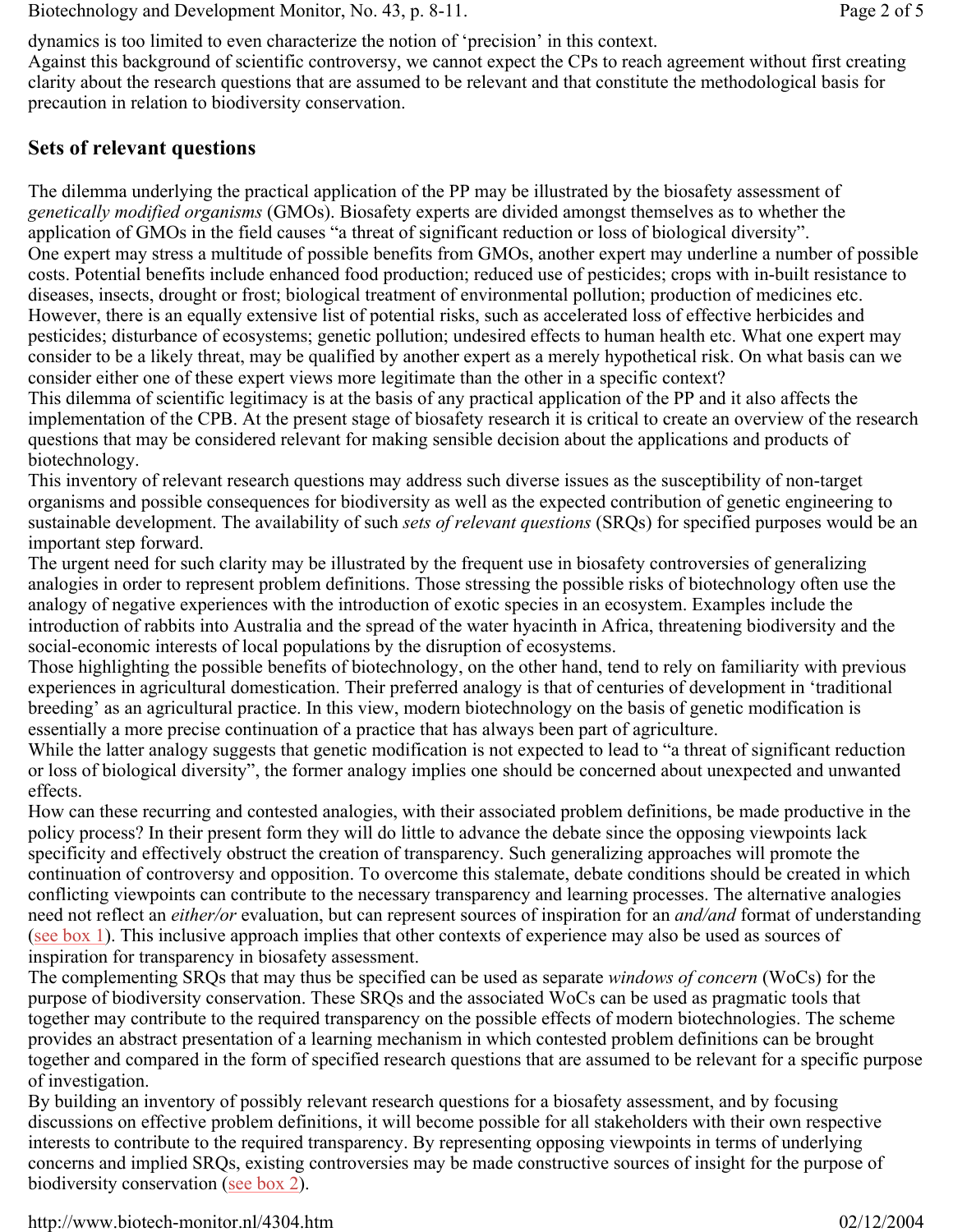$\pmb{\times}$ 

The abstract representation of two complementing *Windows of Concern* on the basis of *Sets of Relevant Questions*, illustrates how existing controversies about sufficient problem definitions may be used in one more inclusive discussion. It shows that alternative analogies can reflect *and/and* concerns instead of *either/or* concerns.

## **Protection or protectionism?**

Another problem lurking beneath the surface of the CPB is the potential conflict of interest between environmental protection and economic protectionism. Too much caution on the side of environmental protection, for instance, could lead to economic protectionism if a country uses biosafety concerns to justify banning a product. Both from the point of view of WTO agreements and of the CBD and the CPB, the balance of decision making will be decided by the use of sufficient and reliable knowledge. Article 15 of the CPB specifies that "risk assessments undertaken pursuant to this Protocol shall be carried out in a scientifically sound manner." Similarly, in relation to the *Sanitary and Phytosanitary Measures* (SPS) of the WTO from 1995, it is stressed that measures to ensure food safety and to protect the health of animals and plants should be based as far as possible on the analysis and assessment of objective and accurate scientific data. Both agreements refer to sound science or reliable research as a prerequisite for legitimizing protection as well as for safeguarding against protectionism. The SPS is critical of claims on possible threats to biodiversity conservation, stipulating that "members shall ensure that such measures are not more trade-restrictive than required to achieve their appropriate level of sanitary or phytosanitary level". In the CPB, countries are protected against each other with regard to the possibility of endangering biodiversity.

How can the precautionary principle be balanced with free trade as a concern of the WTO, given the overarching objective of preserving biodiversity? An important consideration in striking this balance is the fact that such treaties have first and foremost a legal status within international law. The objective is to create legal protection between the CPs. The countries become liable to each other by agreeing to the text, and can be held to that. The focus is much more on legal liability than on the scientific methodology that underlies a specific decision.

To give a legal agreement the necessary impact, however, effective mechanisms for 'finding truth' and thus of evaluating the factual or scientific status of a treaty are also necessary. A legal treaty gives instructions for the practical usage of established facts, but it does not give instructions for the assessment and interpretation of the scientific status of these facts. This becomes a problem in cases where there is controversy about the methodological status of claimed facts.

#### **Transparency requires an effective learning structure**

The CPB expresses an intention to apply the precautionary principle. At the same time, the PP is at risk of becoming an

http://www.biotech-monitor.nl/4304.htm 02/12/2004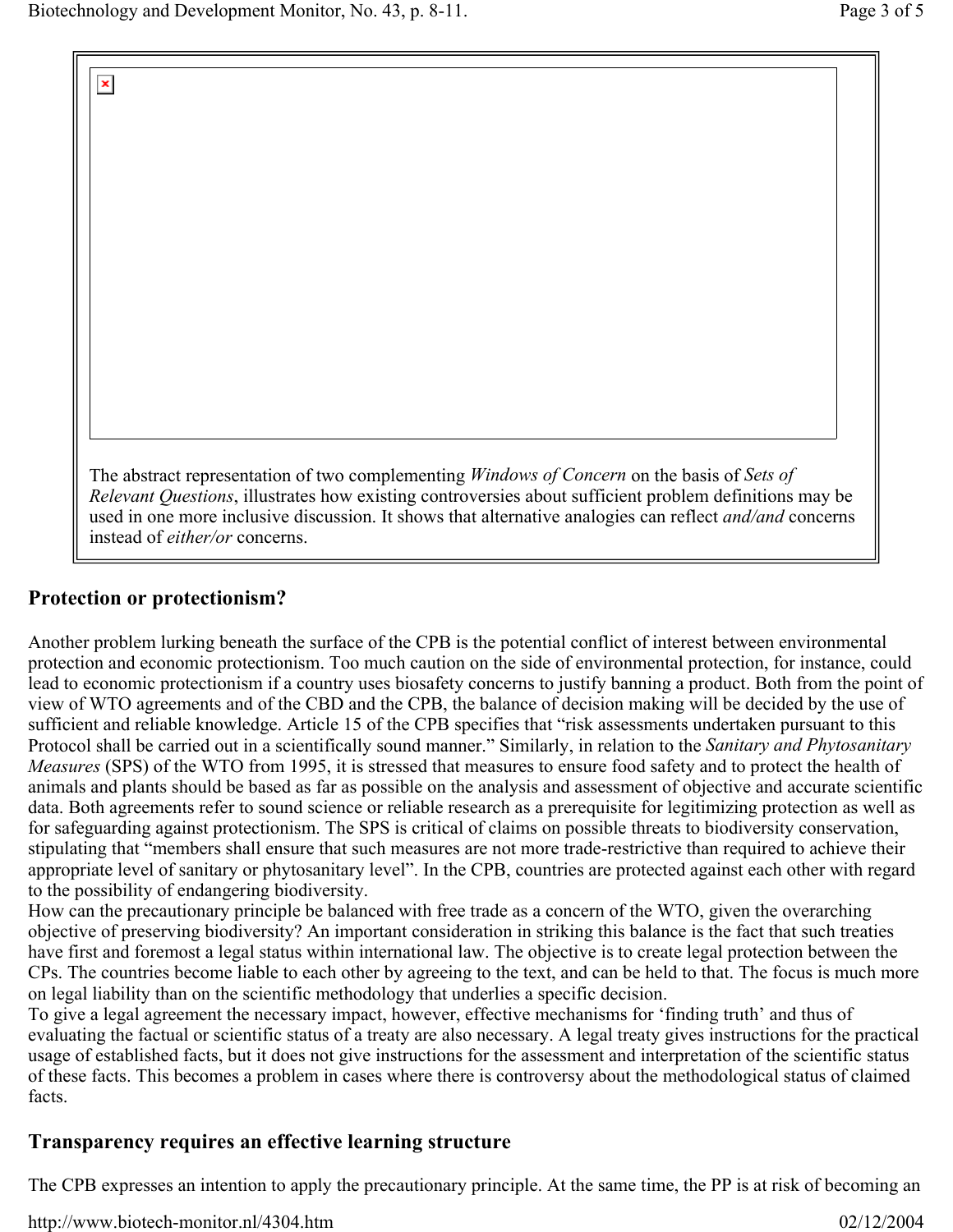Biotechnology and Development Monitor, No. 43, p. 8-11. Page 4 of 5

empty legal shell as long as it is not supported by an effective mechanism for the assessment of possible undesirable impacts on biodiversity. Without such a learning mechanism it will continue to be possible, for example, to dismiss protective measures as unwarranted attempts at protectionism. European concerns about adequate biosafety policies have already generated threats of legal action from the United States.

Included in the CPB is the agreement to support a special *Biosafety Clearing-House* (BCH, see also the article by *Meyer*) mechanism as part of the general clearing -house mechanism under the CBD, which aims to:

- <sup>z</sup> "*facilitate the exchange of scientific, technical, environmental and legal information on, and experience with, living modified organisms; and*
- assist Parties to implement the Protocol, taking into account the special needs of developing country Parties, in *particular the least developed and small island developing States among them, and countries with economies in transition as well as countries that are centres of origin and centres of genetic diversity."*

The BCH is still at an early stage of development and may evolve into a substantial tool for reaching the objective of biodiversity conservation. This will depend on the methodological format it selects to deal with conflicting expert opinions.

In its present format, the clearing-house mechanism does not effectively address the existence of scientific controversies about biosafety assessment and as such it does not provide an effective learning structure to enhance transparency. This implies that it now fails to sufficiently facilitate the international process of finding a precautionary balance between stressing the costs and stressing the benefits of biotechnology by taking both seriously. The proposed learning structure - on the basis of complementing concerns as specified by the associated SRQs - can be applied to enhance the required transparency in the scientific and public debates that are now developing in national and international arenas.

The CPs have agreed to stimulate public consciousness, and the open availability of information. The CPB stresses the importance of providing suitable facilities for this purpose. Article 23 of the CPB deals with "Public awareness and participation", and stipulates that the Contracting Parties shall: "*promote and facilitate public awareness, education and participation concerning the safe transfer, handling and use of living modified organisms […]" and "the Parties shall, in accordance with their respective laws and regulations, consult the public in the decision-making process regarding living modified organisms and shall make the results of such decisions available to the public.*"

An important practical challenge to the creation of policy transparency is the fact that the scientific knowledge centres are mainly located in the industrialized countries, whereas the greater part of the biodiversity to be protected is located in developing countries. This discrepancy has to be bridged by cooperation and by the use of an accessible international infrastructure from which less privileged countries can also benefit in their decision-making.

As an initial step towards meeting this challenge it will be useful to start developing an inventory of relevant research questions. This will enable all stakeholders to share their concerns and to take advantage of other viewpoints in the process of informing their own perspectives. The history of environmental awareness can be written as a history of newly raised questions which were found to be relevant for sustainability.

#### *Ad van Dommelen*

*SRQ Sustainability Consultancy, Roompotstraat 11-1, 1078 KS Amsterdam, The Netherlands. Phone (+31) 20 679 9288; Fax (+31) 20 679 9287; E-mail avd@srqnet.nl*

#### **Sources**

Dommelen, A. van (1999), *Hazard Identification of Agricultural Biotechnology: Finding Relevant Questions.*. Utrecht, The Netherlands: International Books.

European Commission (2000), *Communication from the Commission on the Precautionary Principle.*. Brussels, Belgium.

Matthee, M. and Vermersch, D. (2000), "Are the precautionary principle and the international trade of genetically modified organisms reconcilable?" *Journal of Agricultural and Environmental Ethics*, No. 12, pp. 59-70.

Visser, A.J.C. de, et al. (2000), *Crops of Uncertain Nature? Controversies and Knowledge Gaps Concerning Genetically Modified Crops (Report 12).*. Wageningen, The Netherlands: Plant Research International.

http://www.biotech-monitor.nl/4304.htm 02/12/2004